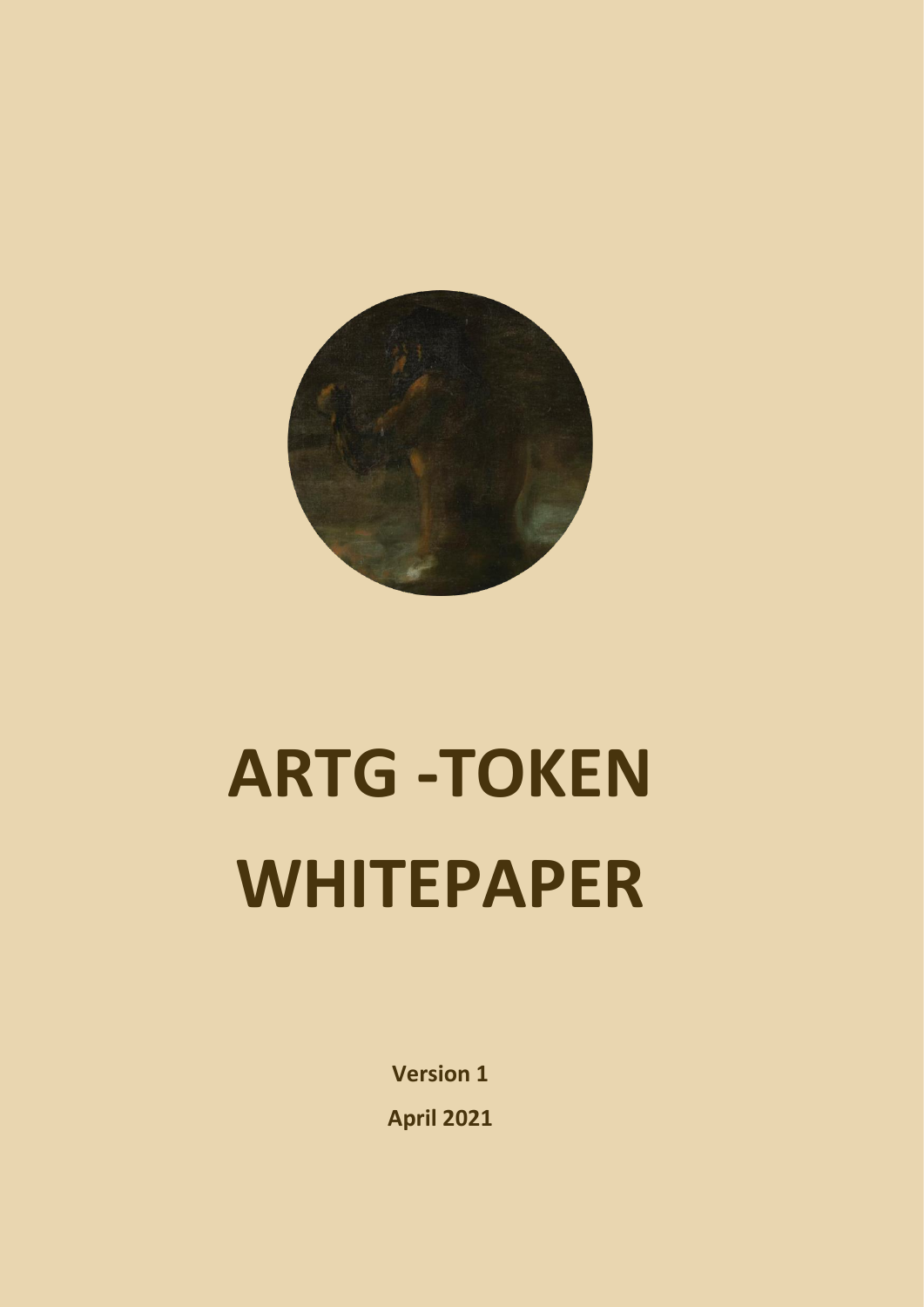#### **Table of Contents**

1 Introduction 2 Market Overview 3 Asset tokenization 4 Un Gigante /The Giant 5 Product Description 6 Business Strategy 7 Security of the Investment 8 Ventura Collection 9 Legal Disclaimer

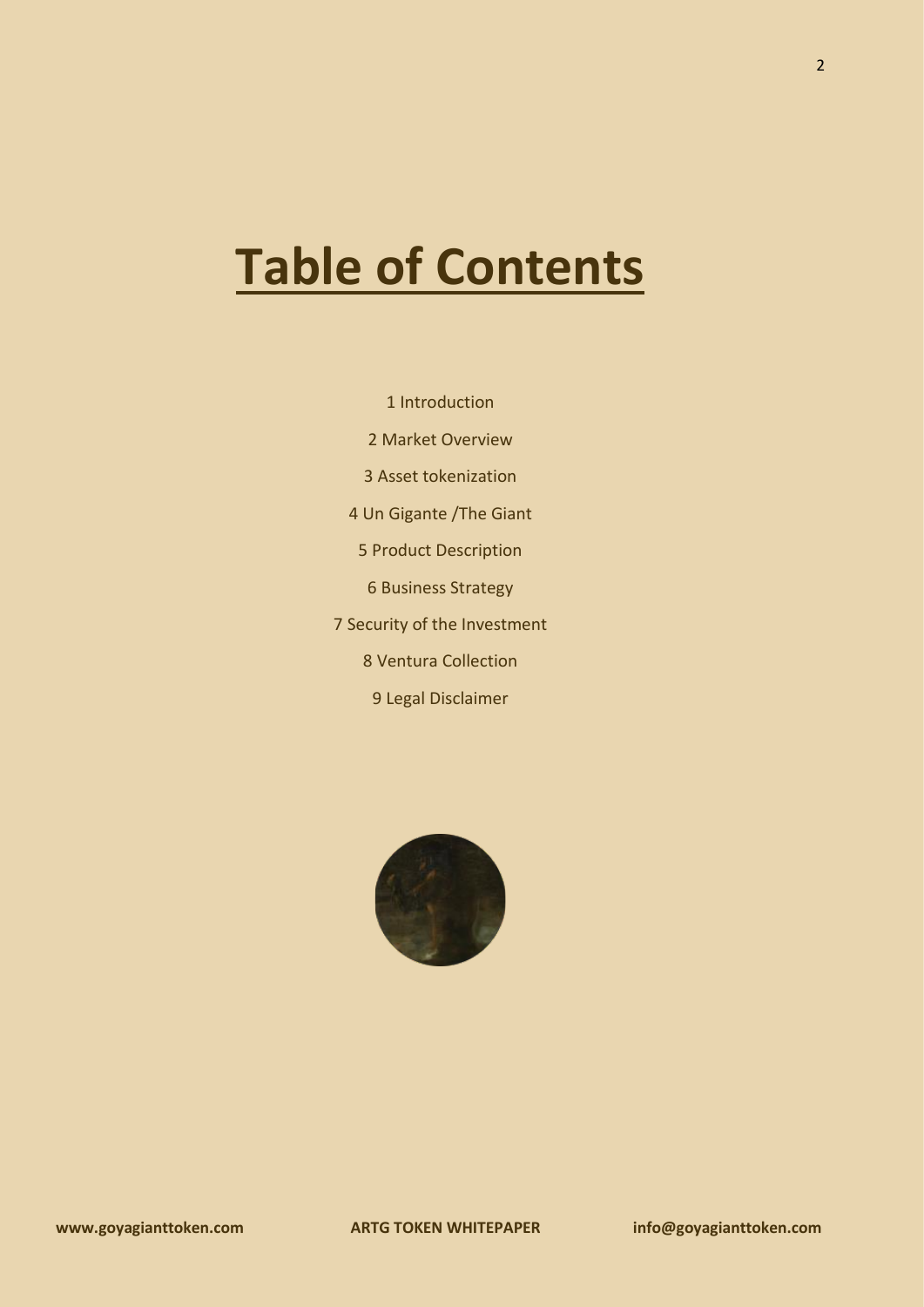### **1 - Introduction**

#### Painting.

Through it we can transmit ideas, thoughts, and emotions.

An art practically as old as the human being.

In the beginning, cave paintings already demonstrated that cavemen were interested in expressing themselves.

With the evolution and transformation of art, famous paintings have gained the status of classics.





Among the great masters we find Goya.

Francisco de Goya (1746-1828) is considered one of the most relevant painters and his mark in the history of art is huge.

Painter and draftsman, he was a forerunner of 20th century pictorial movements and, throughout his career, he interpreted in his own way the different styles of the time, from Rococo, Neoclassicism or Pre-Romanticism.

Goya was an astute observer of the human condition in all its complexity and the forerunner of modern painting, and his legacy provided an important precedent for artists such as Manet, Bacon or Picasso.

His fame grew and in the 1780s Goya became the portraitist of high society fashion in Madrid. Nine years later, King Charles IV named him a painter in the king's chamber and to the Spanish Crown.

The artist is recognized for his works of religious theme, his portraits and, of course, for the paintings in which he immortalizes historical moments in his harrowing Disasters of War series, or the famous paintings about the war between France and Spain (1807–1814).

The many meanings and possible interpretations of his work have made him one of the most studied artists in the world.

Launched in April 2021 by a team based in Porto, ARTG aims to provide a simple product to invest in a Goya masterpiece.

Our team have art connoisseurs, collectors, blockchain experts and financial experts with the mission to bring to the market this innovative token.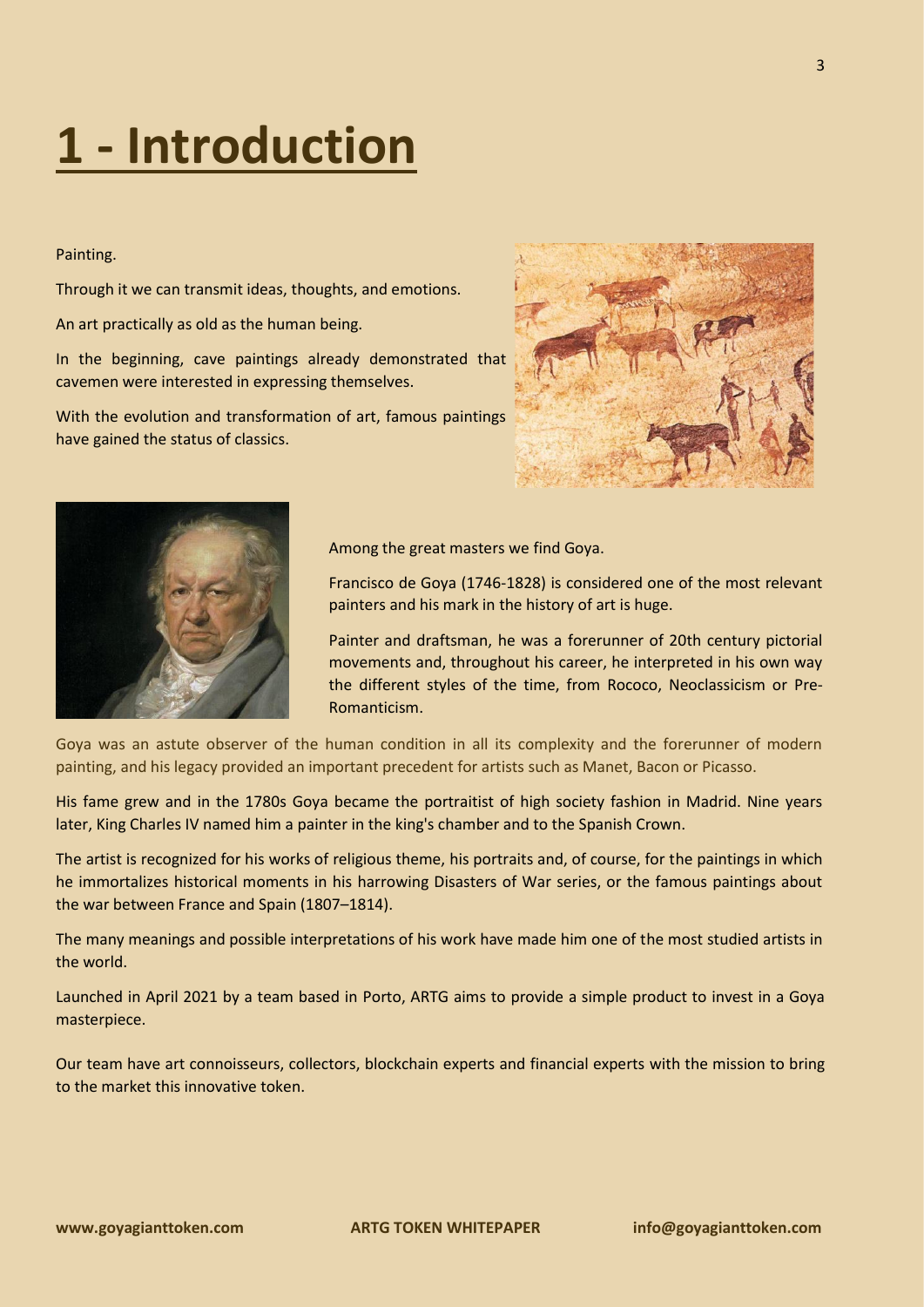#### **2** - **Market Overview**

Classical painting has always been and always will be, an excellent investment.

Even in times of crisis it is a safe asset to invest.

An investment in classic painting is synonymous with safety and high profitability.

Art investment has ranked the third in all kinds of financial investment, after real estate and stocks.

Art is a stable saving method and a unique tangible asset, which has low relevance to traditional markets, such as the stock market.

Art also has aesthetic and social value, influencing personal image, creating a family legacy, signifying an enterprise culture, and raising a nation's cultural profile.

On November 15<sup>th</sup>, 2017, Leonardo da Vinci's "*Salvator Mundi"* was sold for \$450.3 million by Christie's in New York, shattering the previously highest price of a painting realized through auctions - the record of \$300 million set by Paul Gauguin's "*When Will You Marry?"* in 2015.

In the last decades, the average growth of the art market was 28 percent annually until 2007.



The forecasts include the growing number of Asian buyers and demands for Asian art fueled the growth of the international art market and will remain with a continuous stimulus.

Moreover, social media has changed the way traditional buyers identify artworks to buy potentially. According to Forbes, "social media has become the primary way consumers discover art.

Despite the potential expanding size of the art market, it still is relatively complex to buy, sell and evaluate artworks.

There are many barriers to enter the world of art.

Is required knowledge of the market players, know the works, ability to store and maintain artworks in the long term and of course, a lot of money to buy a masterpiece.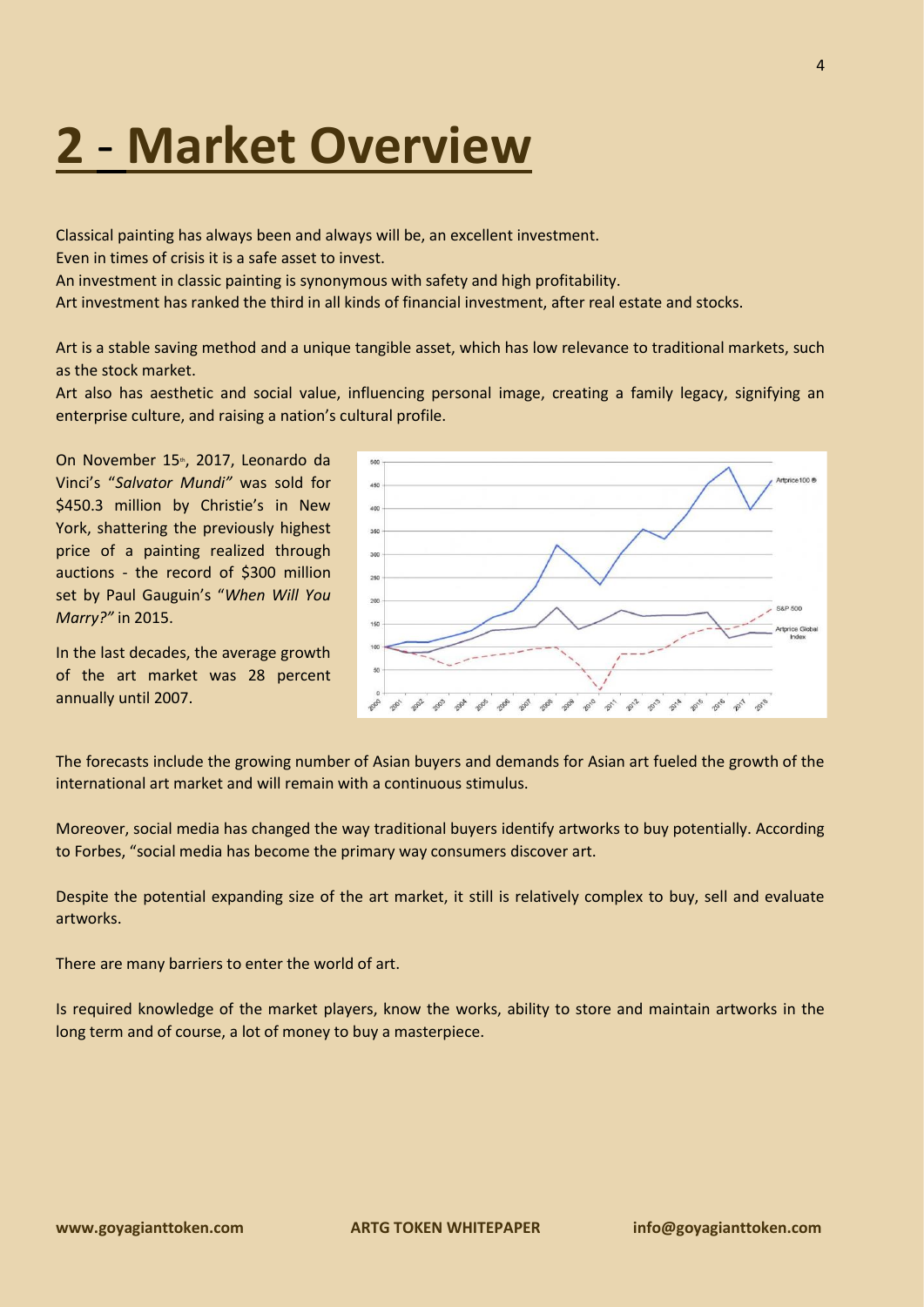### **3** - **Asset tokenization**

Asset tokenization refers to a process whereby extrinsic value tokens are created backed by a physical asset such as a painting, allowing them to represent the rights over the underlying asset.

The process is essentially the divisibility of rights into digital parts negotiable on the blockchain.



Buying the ARTG token opens the door to the possibility of investing in a classic Goya masterpiece without actually purchasing the asset.

Additional benefits of the investment in asset tokenization:

- The minimum investment amount needed.
- Liquidity.
- Much lower cost fees.
- Less bureaucracy.
- No extra commissions.
- No middlemen involved.

Tokenization of classic painting is one of the most prominent and exciting use of blockchain technology and is a powerful financial tool for any investor.

The world of the tokenization is changing the game.

With no territorial barriers and the involvement of almost-zero intermediaries, the trading is bound to be costeffective and secure, tokenization helps small investors venture into the world of the until-now-expensive side of art investments and helps family office managers and HNWI (High-Net-Worth Individual) investors to diversify their portfolio of investment.

All these factors culminate at highly profitable liquidity which governs the lucrativeness of any investment!

**www.goyagianttoken.com ARTG TOKEN WHITEPAPER info@goyagianttoken.com**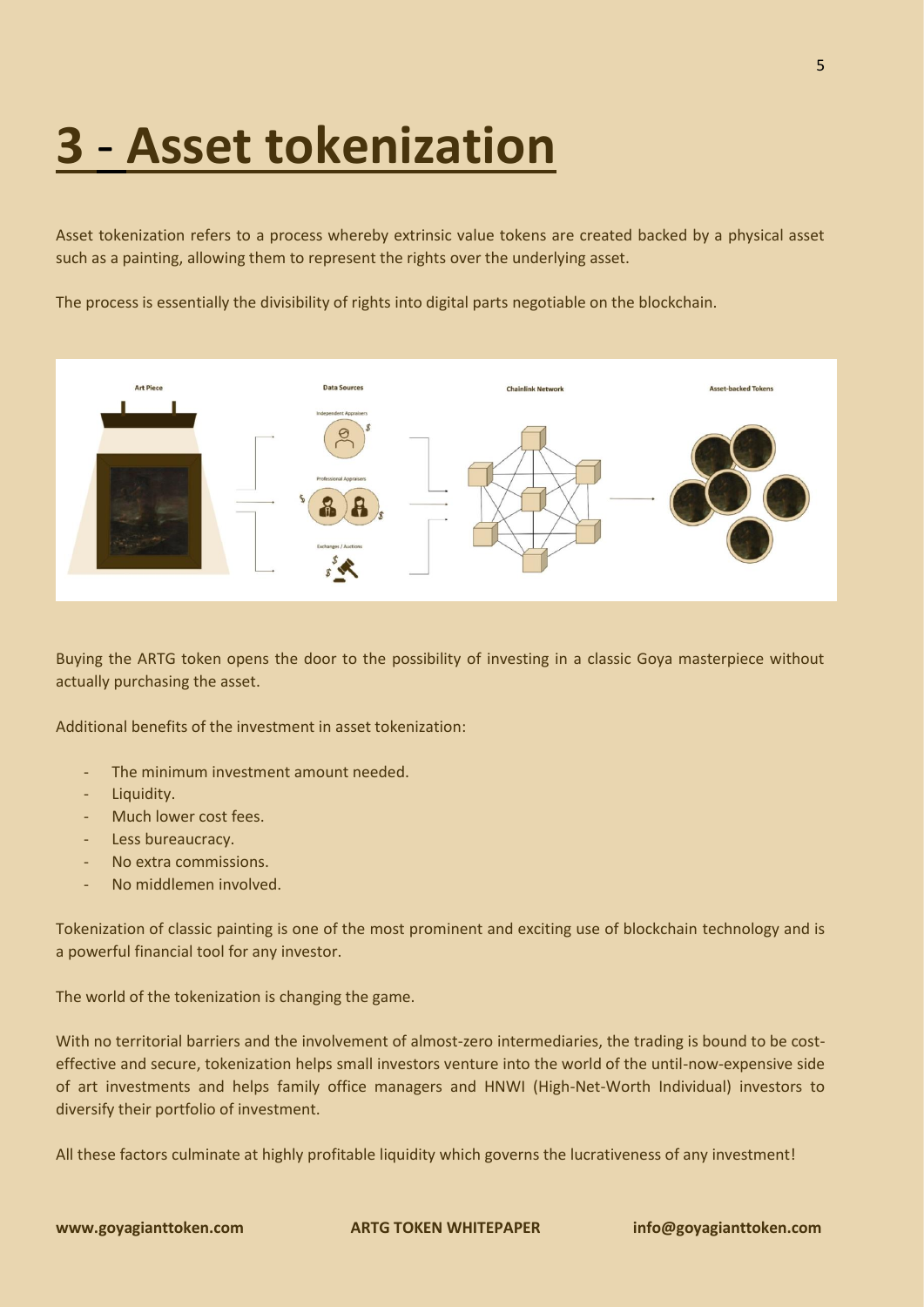#### **4** - **Un Gigante /The Giant**

Until its acquisition by the Ventura collection, "Un Gigante" was in Seville -Vila de Arahal as part of the collection of one of the descendants of the house of the Dukes of Ossuna – whose family was Goya's most important maecenas and patron.

"Un Gigante" allegory of illustration is a 62.5x 55.5 oil canvas painted in the last quarter of the 18th century.

Signed by Goya and registered with the number 16 in the inventory of goods (dated 1812) of the house of Goya after the death of Goya's wife, Josefa Bayeu.

After confirming its historical authenticity, the painting was submitted to some experts for evaluation.

n 2017, "Un Gigante" was studied by the Portuguese Catholic University that issued a scientific report. In 2018, it was also submitted to expertise, which was coordinated by Professor Daniel Carrasco and carried out by traditional methods. The painting was also subject to scientific studies to confirm the existence of microsignatures of Goya, according to the method of technical and scientific analysis of Professor Antonio Perales Martinez.

With the recourse to scientific methods, modern computer optical recognition technology, laboratory research and the most modern techniques of analysis, it has been proved since 2008 that Goya not only signed his paintings in the usual way, but that all his works are permeated by his miniature signatures, monograms and symbols.

This was Goya's particular technique for his brilliant artistic expression and his way to ensure irrefutable authorship of his works.

Goya was a genius predecessor of" steganography", which refers to the science of hiding messages in images. In his case, these are the proper four letters of the signature " G-O-Y-A."

And finally, an impartial, objective, irrefutably tested technology of the 21st century of DIGITAL authentication became available!

The terms "thesis", "hypothesis", "theory" or even "contradiction", when it comes to the existence of miniature signatures of Goya embedded in his original works, become obsolete because they are no longer applied.

The actual existence of such hidden signatures is scientifically proven fact!

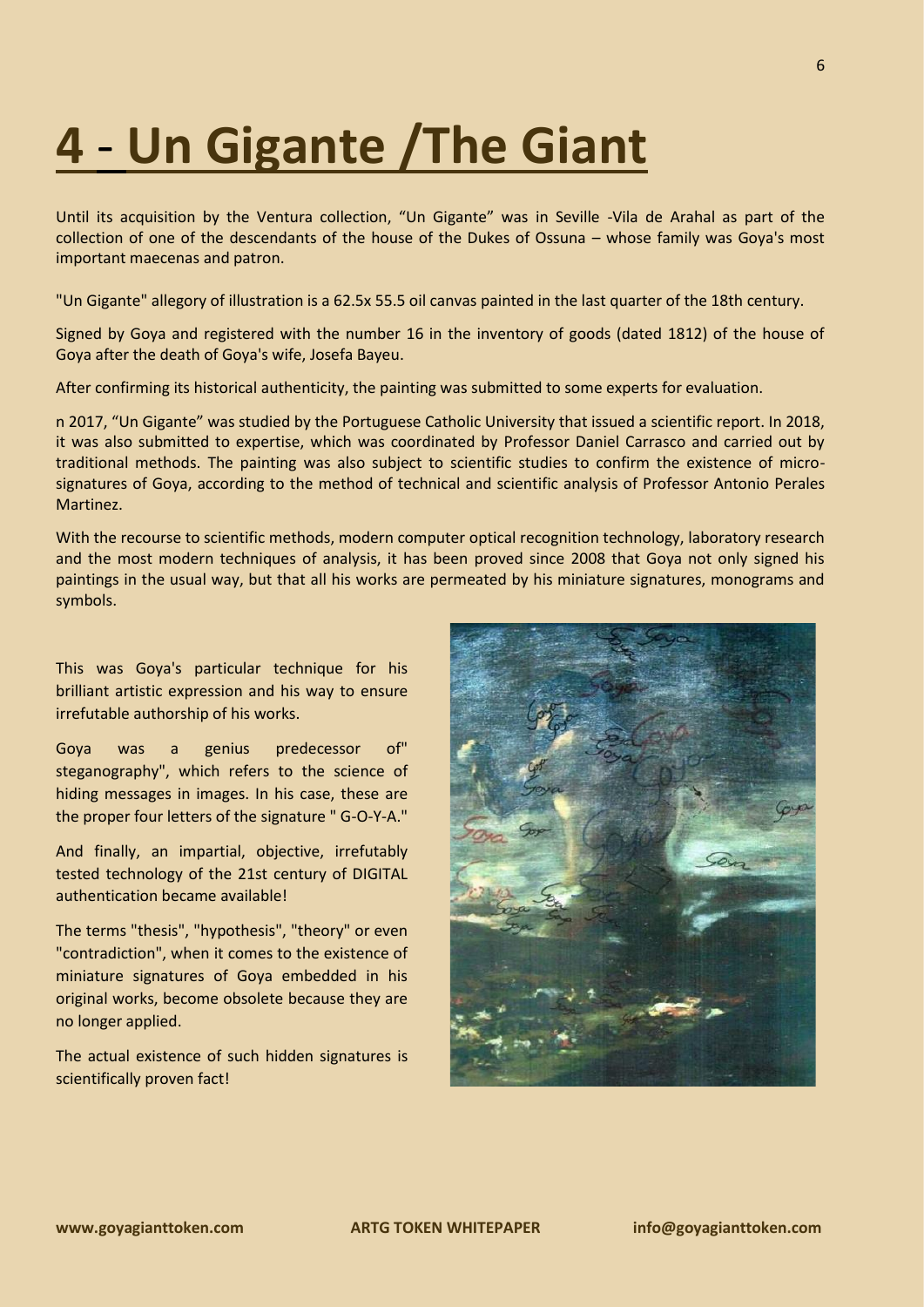

This modern technology is also used to detect fakes, forgeries, and imitations of the brilliant works of Francisco de Goya.

On February 28. 2008, R-TVE (National Spanish TV Network) shared with the world the confirmation of Professor Morales' micro signatures theory when a small hidden signature of Goya was accidentally discovered disguised on a knife blade in a painting cleaning process, as the restorers at El Prado were removing the darkened veil of varnish.

This monumental discovery vindicates the long-discussed controversial topic of Goya's micro signatures being hidden or embedded by the Spanish Old Master Goya in unusual, disguised, or hidden locations.

This modern technology is also used to detect fakes, forgeries, and imitations of the brilliant works of Francisco de Goya.

Finally, in 2019, after all these vibrant news, "Un Gigante" was presented to the public and included along with other Goya masterpieces in the new raisoné catalog launched "GOYA - De la luz Y de las Sombras", released on May 29<sup>th</sup>, 2019.

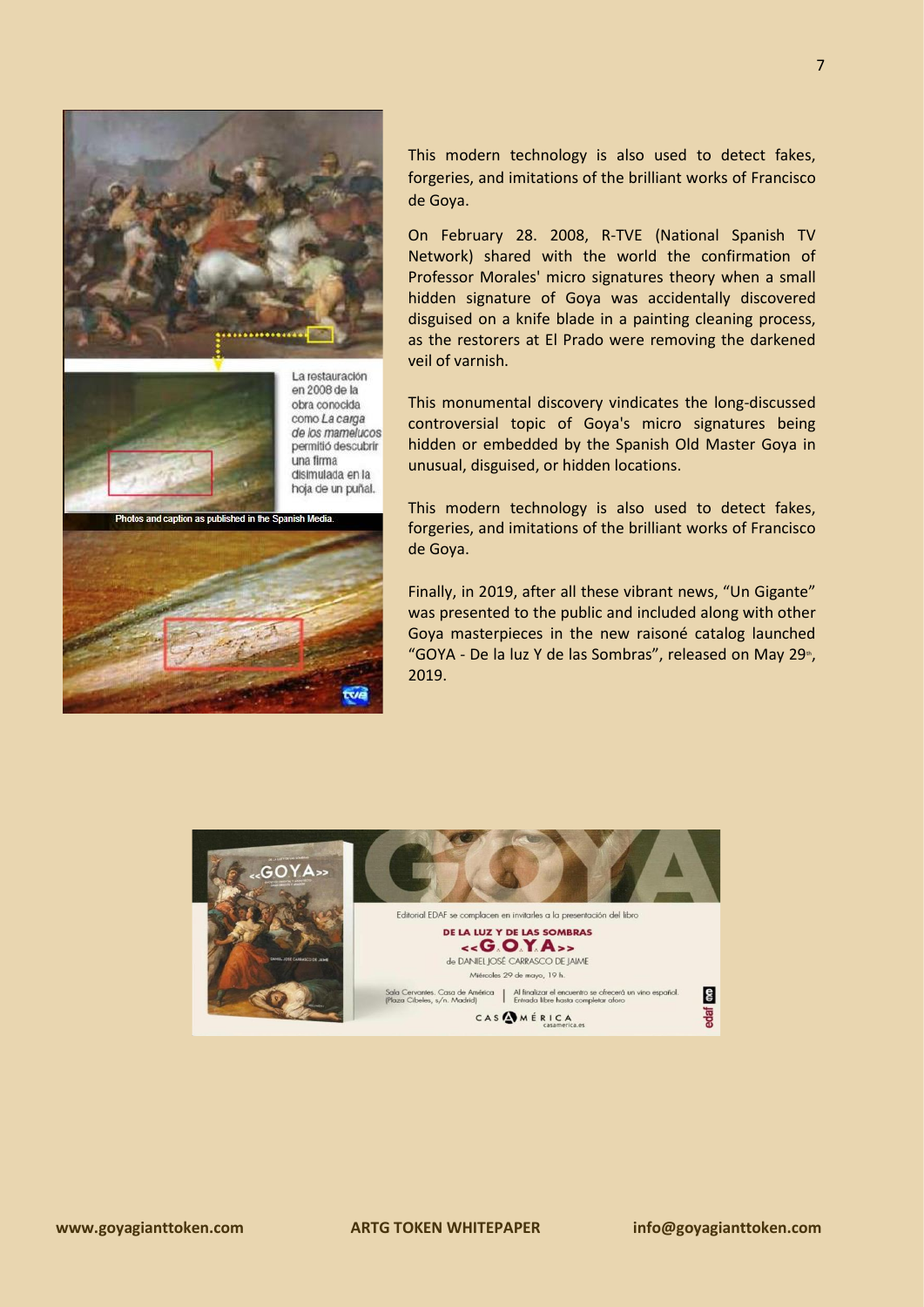The launch of the book brought to the fore the fantastic painting "The Giant" as a universal icon of art, and reflects Goya's complex and passionate personality, its possible connection to the Masonory, and the various theories about the true meaning of the painting, relaunched the thematic about Goya's work and life in the main Spanish media.

Un Gigante of Goya is well described by Professor Daniel Carrasco:

*"a universal Icon of art, which weighs like a slab, and is a true Totem in the artist's gallery, it will undoubtedly be "La Alegoría de La Ilustración. "*

*Un icono universal del arte, que pesa como una losa, y resulta un verdadero Tótem en la galería del artista, sin duda alguna será La Alegoría de La Ilustración.*



Un Gigante. Alegoría de la Ilustracion. Francisco de Goya 1785. Oil on canvas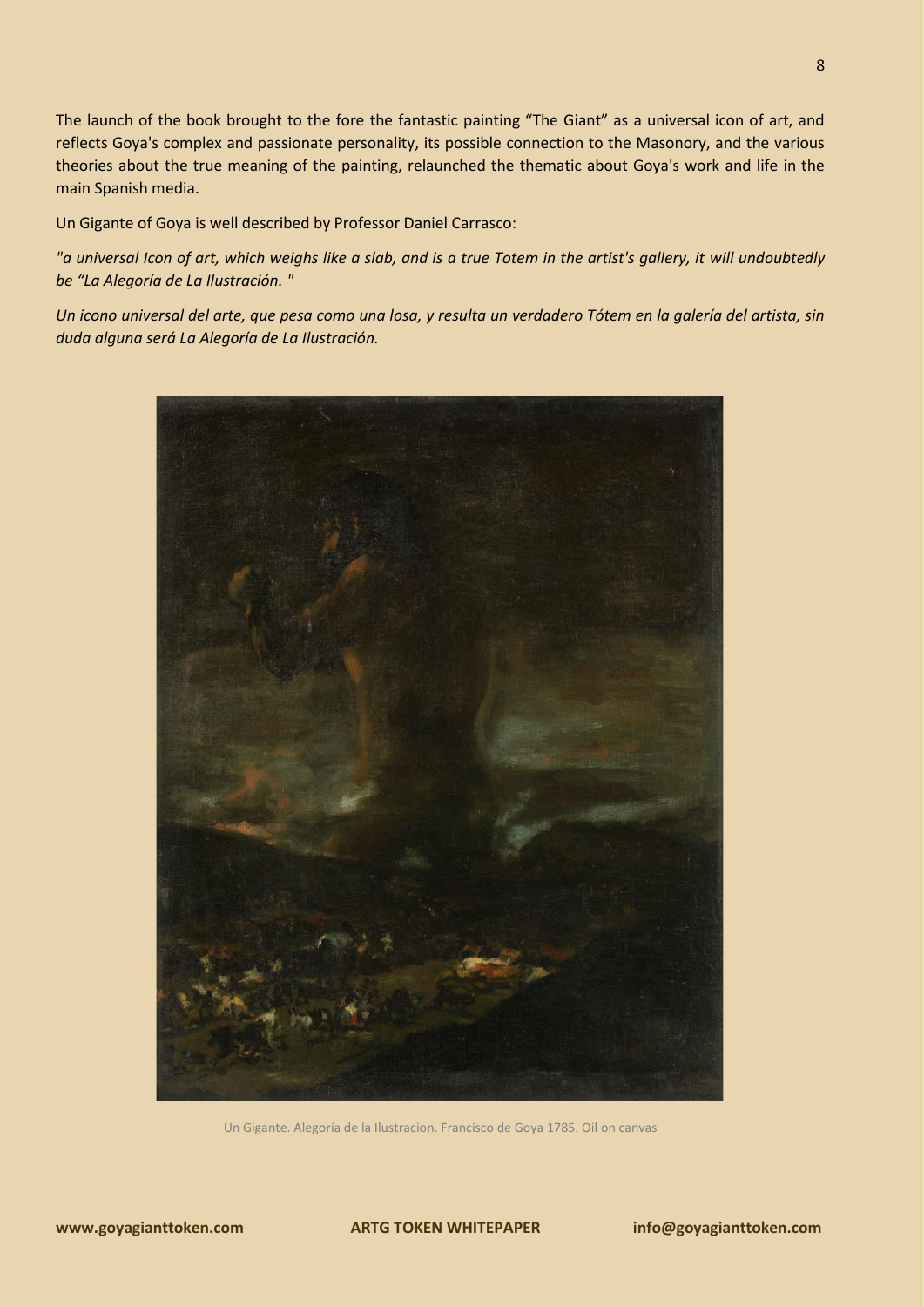#### **5** - **Product Description**

The issuance of the ARTG token will be controlled by a smart contract deployed on the Ethereum network.

The token will conform to the ERC20 standard.

The number of ART tokens is a fixed supply of 100.000.000

Token name: Goya Giant Token Token symbol: ARTG Token type: ERC20 Decimals: 18 Initial supply. 100.000.000 Total supply: 100.000.000 Supply type: Fixed

Token distribution: Team 5% Foundation 50% Advisors 5%% Seed sale 0% Private sale 10% Public sale 30%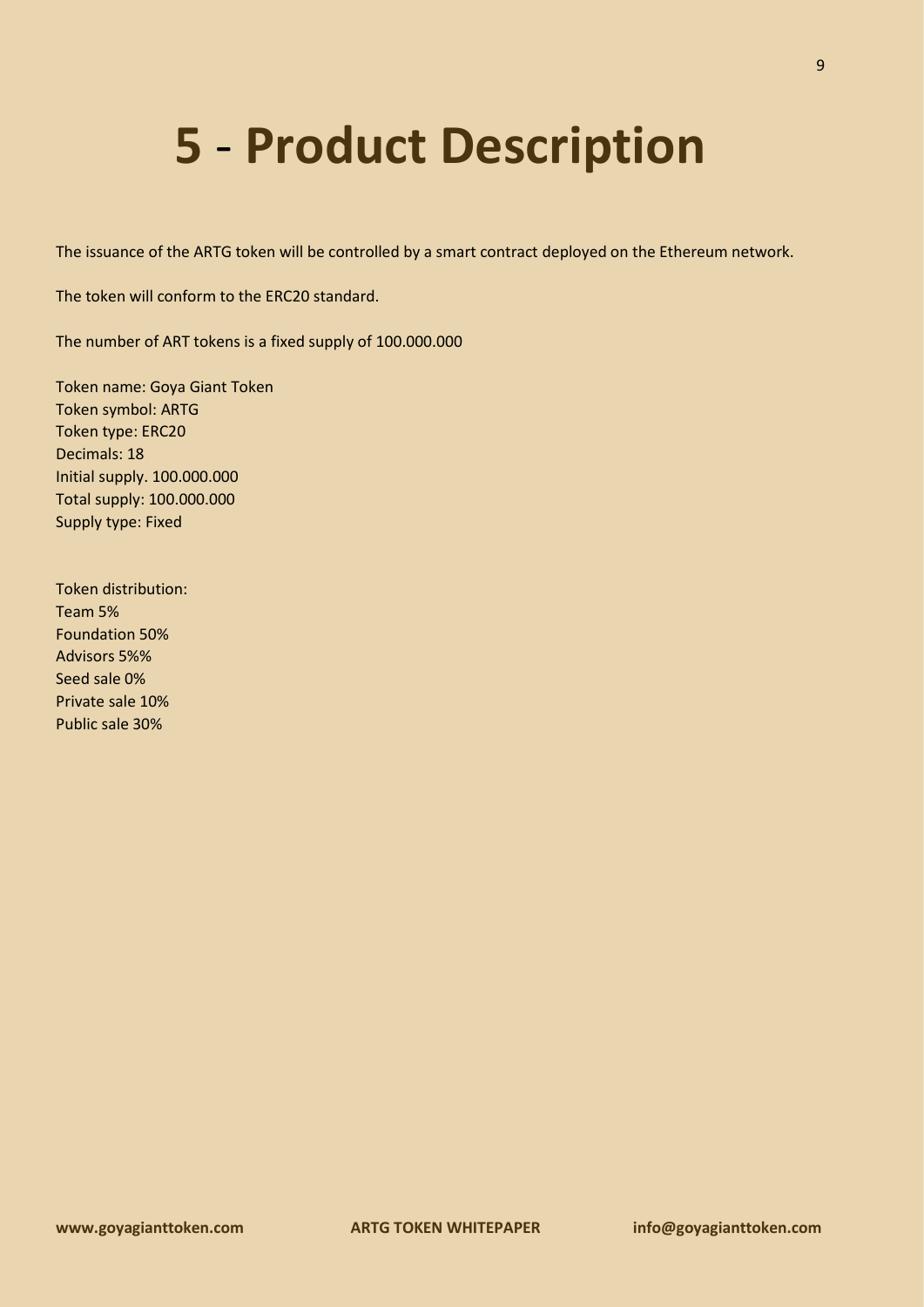#### **6** - **Business Strategy**

It is important to emphasize that this Token is based on a real asset, which in itself is already in constant valorization.

The Ventura collection is in negotiations to have the Goya Giant, making it an itinerant exhibition in some of the main museums in the world.

From the moment that contracts with museums begin, for their exposure to the public, we believe that it will be an asset that will never stop valuing itself and generate extremely high revenues.

We all know that a work of this importance, when exhibited in a museum, generates great ticket revenue, merchandising of the most varied type, as well as enthusiasm from the public, social media, specialized press, etc.



Ventura collection exhibition at INArts Gallery

The visibility of the painting will open several possibilities for profitability.

A book project only focused on the history of Goya and the importance of this work, both for the artist and for what he represents for Spain and the history of world art, will enhance the appraisal of the painting, and we expect a great impact on the price of the ARTG token.

This strategy, accompanied by the increase in the number of investors, will increase the supply and it should cause the prices to increase. The larger the amount of market players and capital available, the more expensive the property and consequently the token becomes.

The owners of ARTG tokens can sell them at a higher price or wait and earn the right to share in any potential profit when the painting is sold, which results in an increased return on investment.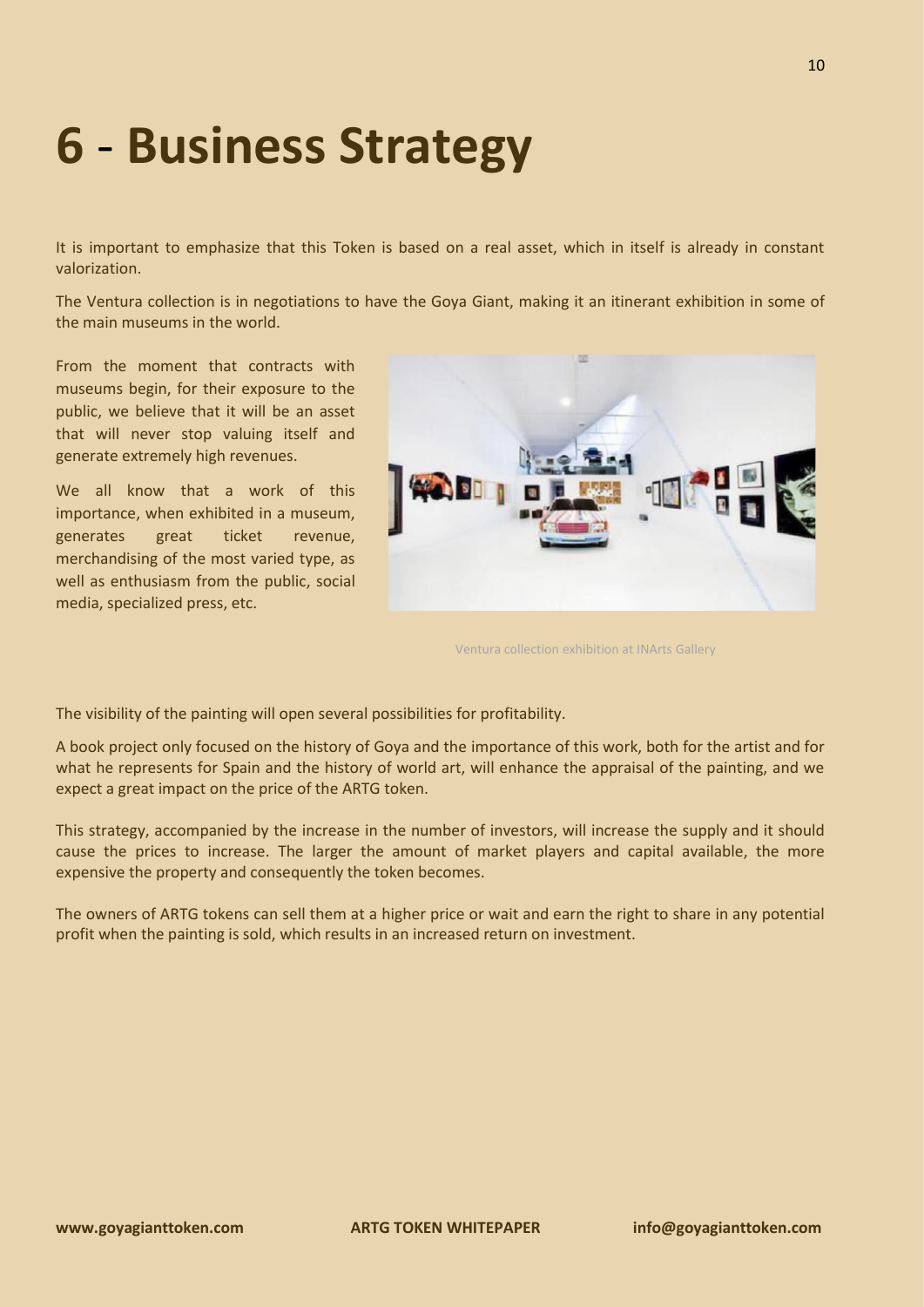## **7** - **Security of the Investment**

Traditionally, classic painting does not lose value in bear markets, and is even considered a refugee asset in times of crisis.

About sixty works by Goya have been auctioned, including oils and drawings.

They have always been sold at prices well above initial estimates, which confirms the big interest that exists in the market for Goya's works.

The physical safety of the painting was also a priority, so it is deposited in a Security House with ISO 9001 certifications, and IQNET in systems management, being also a member of ICEFAT, (international network of agents specialized in the logistics of works of art), and a member of ARCS (Association of Registrars and Collections Specialists).







The historical importance of the work, its perfect state of conservation, and the fact that it is in maximum security at all levels, Goya's painting "a giant" is also an asset that historically fits into a niche market, which whether we are in times of crisis or economic growth, whether we are in the bear market or the bull market it never loses value, quite the opposite, it is also a haven asset, as it will never fail to appreciate or fail to generate revenue, it is a very low risk asset.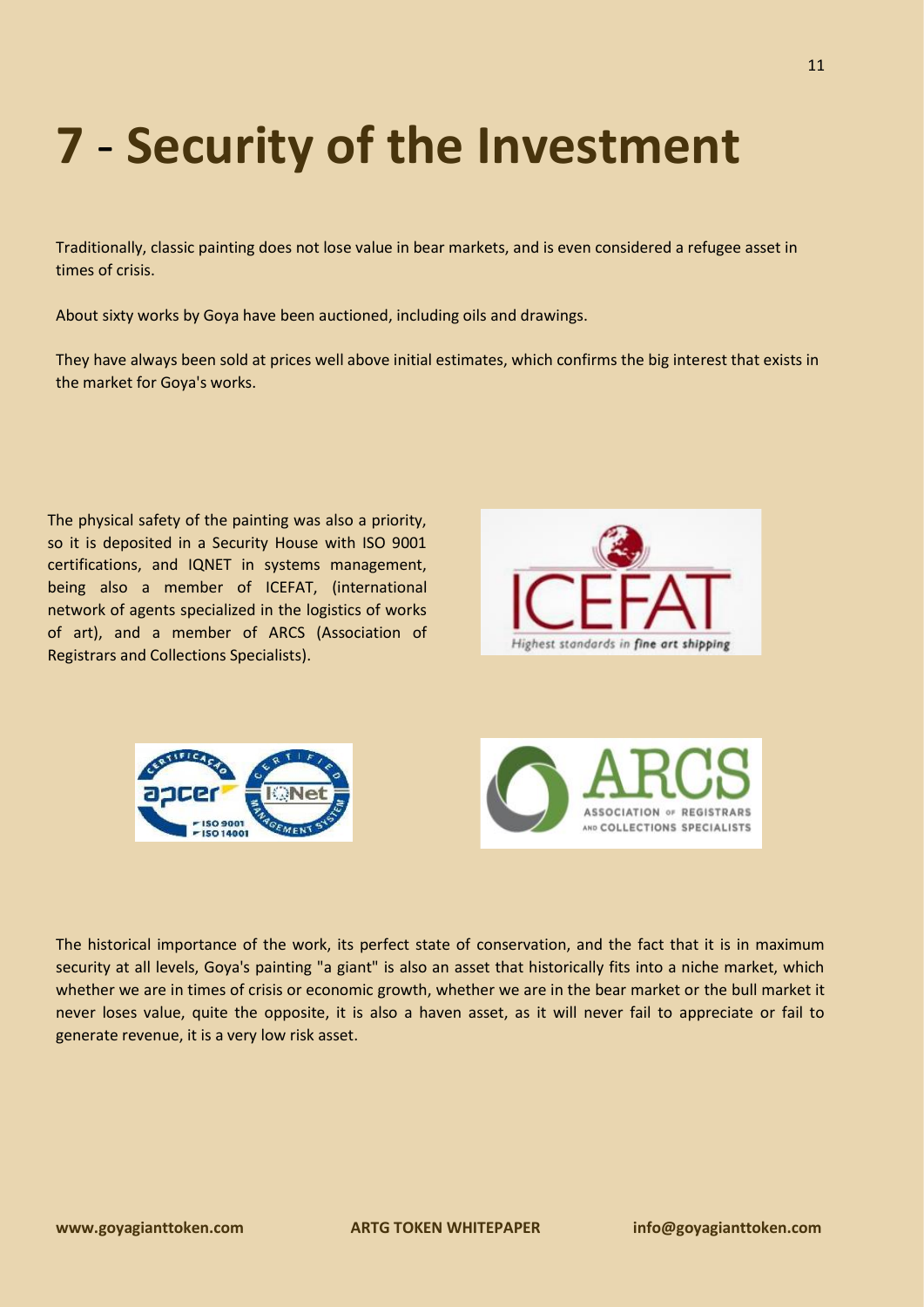#### **8** - **Ventura Collection**

The Ventura collection was started in the 50s of the last century, by Manuel Gonçalves Torres Júnior, Portuguese entrepreneur with business in Spain and northern Portugal, later continued by his grandson, João Ventura, who over time enriched the collection with works by Picasso, Cézanne, Dali, Goya, and others

João Ventura began collecting art at the age of 16 and soon became involved in the world of collecting, auctions, art galleries and today is a reference both nationally and internationally.

While studying architecture at Porto university (last year at Alfonso X El Sábio university in Madrid), he discovered and developed a special interest for painting XVIII / XIX century, in particular about the history of Goya and his painting.

The Ventura collection has works of various artists, from old masters to contemporary art, and has more than 300 works. A special highlight for paintings by Cezanne, Damnien Hirst, Keith Haring, Picasso, Goya, Salvador Dali, Paula Rego, Vieira da Silva and Joana Vasconcelos.

In the last years his focus has been on Spanish painting of the 17th, 18th, and 19th centuries.

With almost 30 years of experience in the field, João Ventura is recognized and knowledgeable of the most important museums, galleries, collectors, and auction houses having partnerships with some of them, in particular, Phillips, Bonhams, Christies and Sothebys.

Ventura collection is based in Portugal and the head offices located on:

Avenida da Boavista 1681 - Edificio Bristol 4100-132 Porto

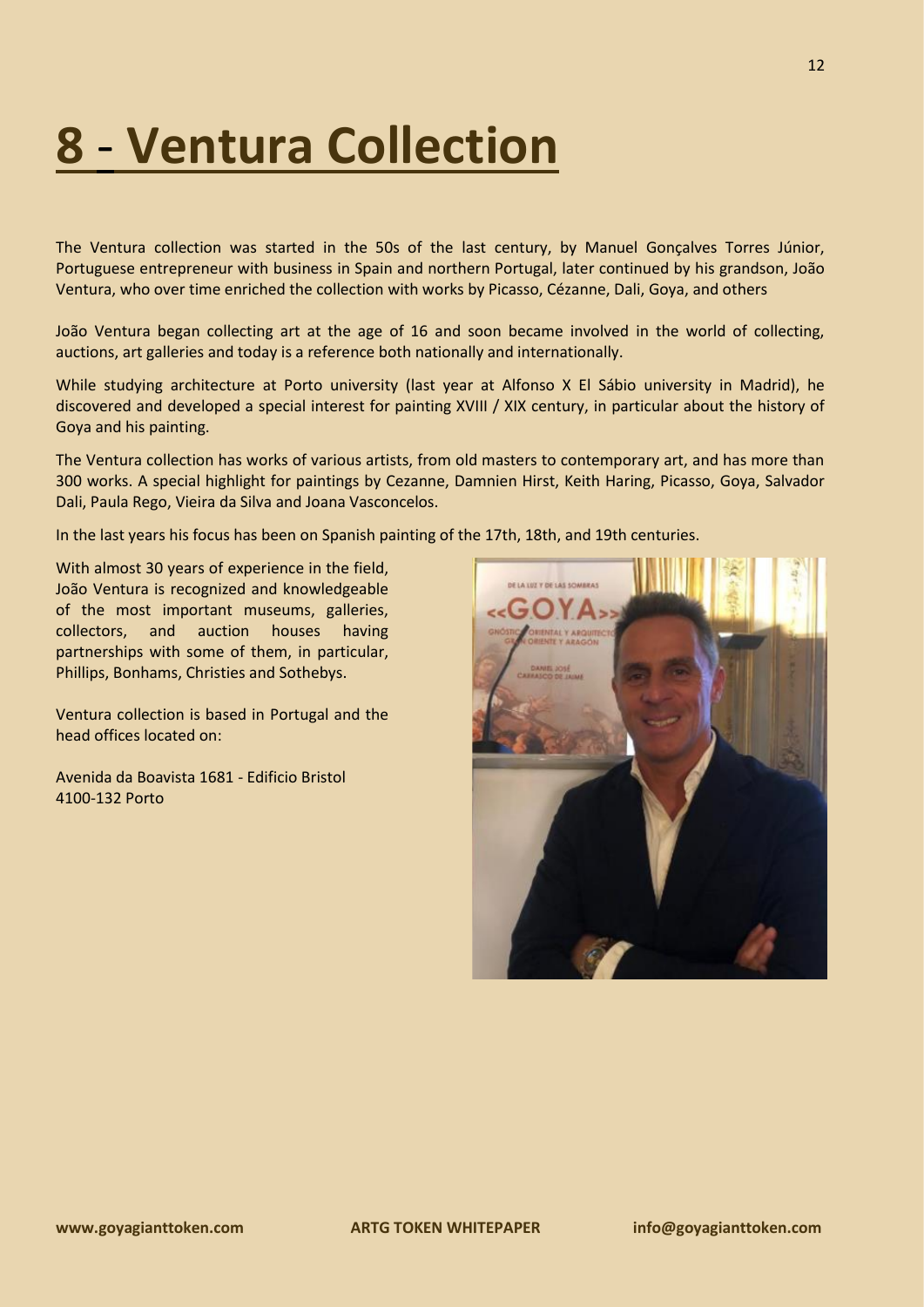### **9** - **Legal Disclaimer**

This whitepaper provided on GOYAGIANTTOKEN web page, and ARTG token distribution campaign's terms and conditions published by GOYAGIANTTOKEN do not constitute a prospectus or offer document of any sort and is not intended to constitute an offer of securities or a solicitation for investment in securities in any jurisdiction.

This whitepaper provided on GOYAGIANTTOKEN web page, and ARTG token distribution campaign's terms and conditions published by GOYAGIANTTOKEN must not be taken or transmitted to any country where distribution or dissemination of these documents/information is prohibited or restricted.

This whitepaper is a summary of ARTG token business model.

No regulatory authority has examined or approved of any of the information set out in the whitepaper.

No such action has been or will be taken under the laws, regulatory requirements, or rules of any jurisdiction.

The publication, distribution or dissemination of the whitepaper do not imply that the applicable laws, regulatory requirements, or rules of your jurisdiction have been complied with.

If you decide to buy the token ARTG, please note that your investment does not involve the exchange of cryptocurrencies for any form of securities, investment units and/or form of ordinary shares in ARTG or any other company.

If you decide to buy the token ARTG, please note that your investment does not involve the exchange of

The publication, distribution or dissemination of the whitepaper do not imply that the applicable laws, regulatory requirements, or rules of your jurisdiction have been complied with.

cryptocurrencies for any form of securities, investment units and/or form of ordinary shares in ARTG or any other company.

This whitepaper includes market and industry information and forecasts that have been obtained from internal surveys, reports, and studies, where appropriate, as well as market research, publicly available information, and industry publications.

Such surveys, reports, studies, market research, publicly available information and publications generally state that the information that they contain has from the sources believed to be reliable, but there can be no assurance as to the accuracy or completeness of such included information.

No information in this whitepaper should be considered to be business, legal, financial or tax advice.

If you have any doubt about your investment decision, you should consult your legal financial, tax or professional advisor.